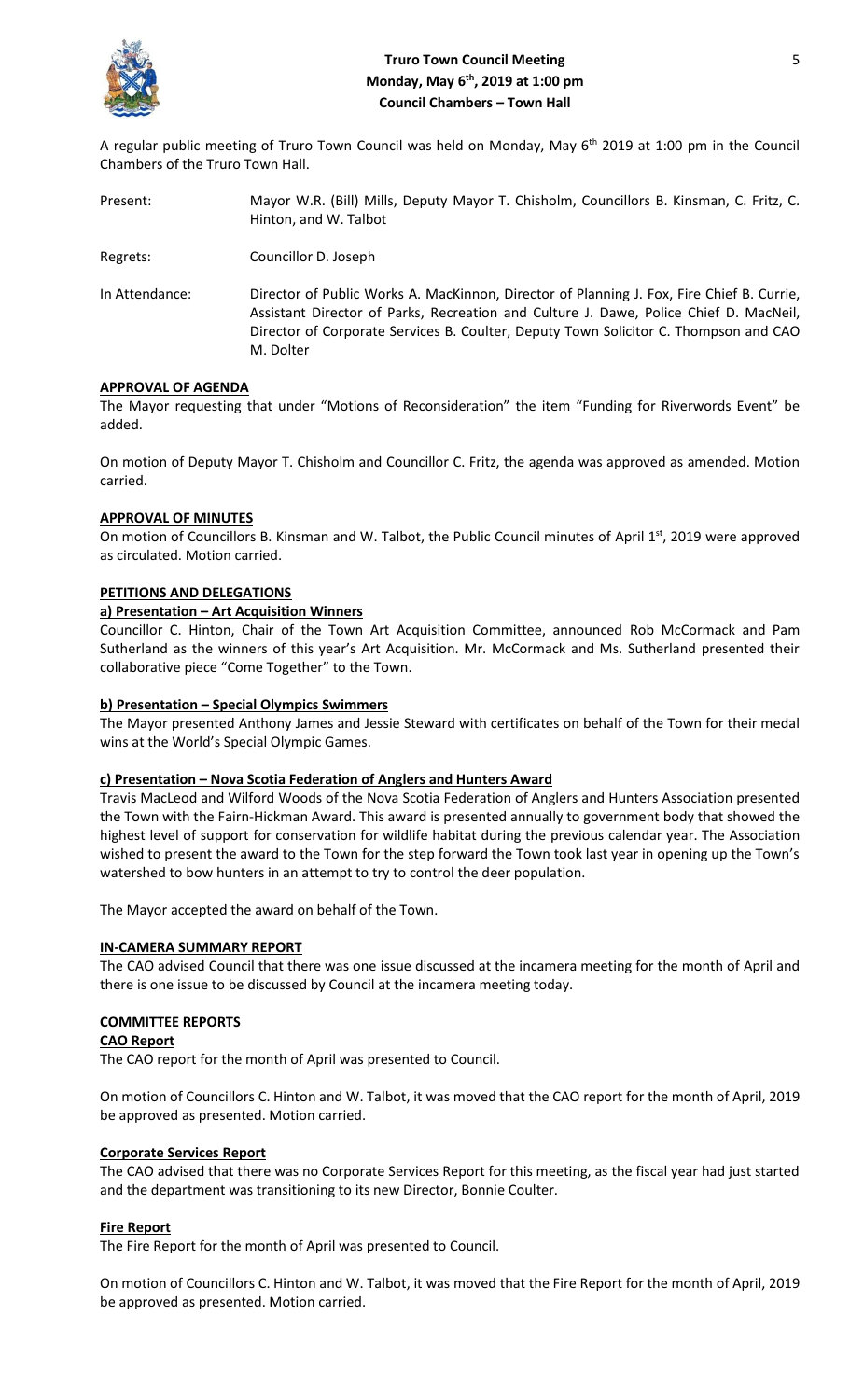#### **Planning and Development Report**

The Planning and Development report for the month of April was presented to Council.

Councillor C. Hinton requested an update on the old jail property on Queen Street.

The Director of Planning advised that in April 2018, Council granted an 18 month extension to the property owner to begin construction. He advised that the developer was required to obtain permits for phase 1 by March 2019, which they have obtained and construction has to be substantially complete within 18 months of that date.

Councillor C. Hinton advised that with regards to 87 Park Street, she has spoken with the president of the holding company that has acquired the mortgage from the bank and he has advised her that the lawn will be kept mowed and that a developer is interested in the property.

On motion of Deputy Mayor T. Chisholm and Councillor C. Hinton, it was moved that the Planning and Development report for the month of April, 2019 be approved as presented. Motion carried.

#### **Police Report**

The Police Report for the month of April was presented to Council.

Councillor B. Kinsman noted that a resident had advised him that on Marshland Drive where the speed limit reduces from 70km/hr to 50km/hr towards the Park Street intersection, there is no advance warning of the speed reduction. He asked if this was a requirement.

The Director of Public Works who is also the Traffic Authority, advised that whenever there is a reduction in speed, there is supposed to be an advanced warning. He advised that he will look into that on Marshland Drive.

On motion of Councillor C. Fritz and Deputy Mayor T. Chisholm, it was moved that the Police Report for the month of April, 2019 be accepted as presented. Motion carried.

#### **Public Works Report**

The Public Works report for the month of April was presented to Council.

Councillor C. Hinton noted that around the beginning of Wood Street, there appears to be a low area where water rises to the top of the curb. She asked that Public Works look into that.

Councillor C. Hinton noted that there is a section of sidewalk on Prince Street that is currently closed and she understood it was due to bricks falling off of the building. She asked for an update.

The Director of Public Works advised that an assessment of the brick work of the building is taking place as they believe more bricks will fall. Until there is a plan in place to remove the brick work and complete repairs, the sidewalk will stay closed for the safety of pedestrians.

Councillor C. Hinton stated that there is always a vehicle parked in front of the house at 9 Wood Street and that in winter a plow cannot get around the vehicle, and pedestrians must leave the sidewalk and walk on the street to get around it. She advised that she believed this was a safety concern and requested a follow up.

Councillor W. Talbot noted that he had reviewed correspondence between the Director of Public Works and a resident who had a concern about the sidewalk patio on the corner of Prince and Louise streets. He understood that the Town was awaiting an expert opinion on some aspects of the patio.

The Director of Public Works advised that he is still discussing the area with the traffic consultant, and seeking advice on the flow of traffic on the street. The department has looked into the safety of the intersection and has requested a small modification to the patio permit for the season. The crosswalk will also be relocated soon which should help with safety concerns. The Director stated that the visibility of the intersection is actually better when the patio is installed as the sightlines from Louise to Prince are clearer when a motorist can look down the boardwalk instead of the parked cars that are usually in that area.

On motion of Councillors C. Hinton and C. Fritz, it was moved that the Public Works Report for the month of April, 2019 be accepted as presented. Motion carried.

#### **Parks, Recreation and Culture Report**

The Parks, Recreation and Culture Report for the month of April was presented to Council.

Councillor W. Talbot noted that there have been some discussions regarding establishing a community garden with the garden boxes at the Stan Maxwell Park. He asked if the Assistant Director had any updates.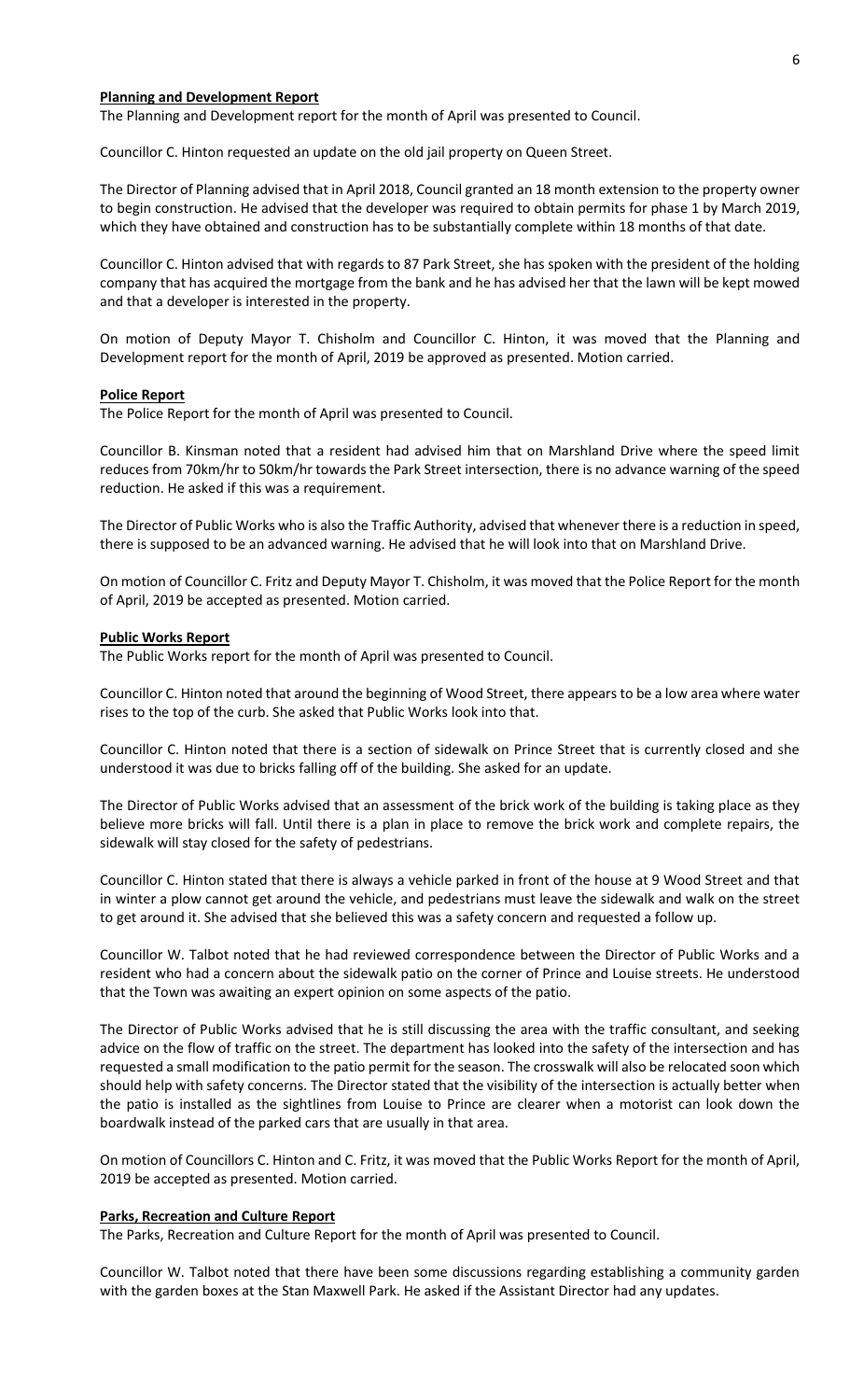The Assistant Director advised that discussions are ongoing and steps are being taken to prep for the installation of garden boxes.

On motion of Councillors C. Hinton and C. Fritz, it was moved that the Parks, Recreation and Culture Report for the month of April, 2019 be accepted as presented. Motion carried.

# **QUESTIONS BY MEMBERS**

Councillor C. Hinton advised that she has a list of properties from Ward 3 that still have items out that did not get picked up during spring clean up and she will forward the list to the Planning Department.

Councillor C. Hinton advised that she and Councillor D. Joseph will be holding a Ward 3 public meeting on Tuesday, May 21<sup>st</sup> at 7pm at the Truro Fire Hall.

Deputy Mayor T. Chisholm noted that the apartment building located at 15 Victoria Street has piles of garbage, not in boxes or bags, dumped on the side of the street. He stated that he took pictures and forwarded them to the Bylaw Officer.

The Director of Planning advised that as the property owner, the landlord would be responsible for cleaning up the item. He stated that the landlord was contacted this morning who advised that it would be cleaned up by the end of the day. The Director advised that if it was not cleaned up, then the Town's contractor for such services would clean it up tomorrow and invoice the landlord.

Councillor B. Kinsman noted that he was at Victoria Park yesterday afternoon and the gravel parking lot entrance/exit was down to one lane due to the way people had parked their vehicles. He asked if there was anything the Town could do to assist with parking in that lot.

The Assistant Recreation Director advised that since it is a gravel parking lot, it cannot be painted with lines for parking and without someone directing traffic, there was not much that could be done to improve the parking situation on busy days.

Councillor B. Kinsman advised that he spoke briefly with the Director of Public Works regarding the proposed upcoming work at Muir, Arlington and Faulkner and that in a recent discussion with Deputy Mayor T. Chisholm and a resident, the property owners in that area would like to have a neighbourhood meeting with staff so the work can be explained to them and their questions answered.

The Director of Public Works stated that if Council wished to have a neighbourhood meeting for this capital project, then his department could arrange that.

Councillor W. Talbot requested that a presentation on the Town's asset management plan be added to the agenda for the next Committee of the Whole meeting.

# **MOTIONS OF RECONSIDERATION**

# **a) Funding for Riverwords Event**

The Mayor advised that during the budget deliberations regarding the grant requests, the Town denied the application for the annual Riverwords Poetry event that the Town previously provided a grant. He was requesting that Council reconsider the request, as the money requested was a small amount and the event does support arts and culture. The Mayor stated that he provided additional information on the event and funding to Council via email. Should the grant be provided, the Mayor noted that he has advised the organizer that this would be the final year the Town would approve the grant and the organizer may wish to apply to the Provincial Department of Cultural next year.

Deputy Mayor T. Chisholm advised that he does not like reversing decisions that Council has made. He stated that if Council approved the grant, he would like a report after the event on the number of people in attendance.

On motion of Councillors C. Hinton and W. Talbot, the grant request for the Riverwords Poetry event in the amount of \$500 was approved. Motion carried.

#### **NEW BUSINESS**

# **a) Downtown Truro Façade Improvement Program**

The CAO advised that in February, the Manager of Economic Development presented a Downtown Truro Façade Improvement Program to Council, requesting \$15,000 be budgeted in the 2019-2020 Town of Truro Operating Budget for this project. Due to the late addition, it was not added during the final round of budget deliberations. Staff have reviewed this project and are asking that it be added to the 2019-2020 Town of Truro Operating Budget from existing allocations.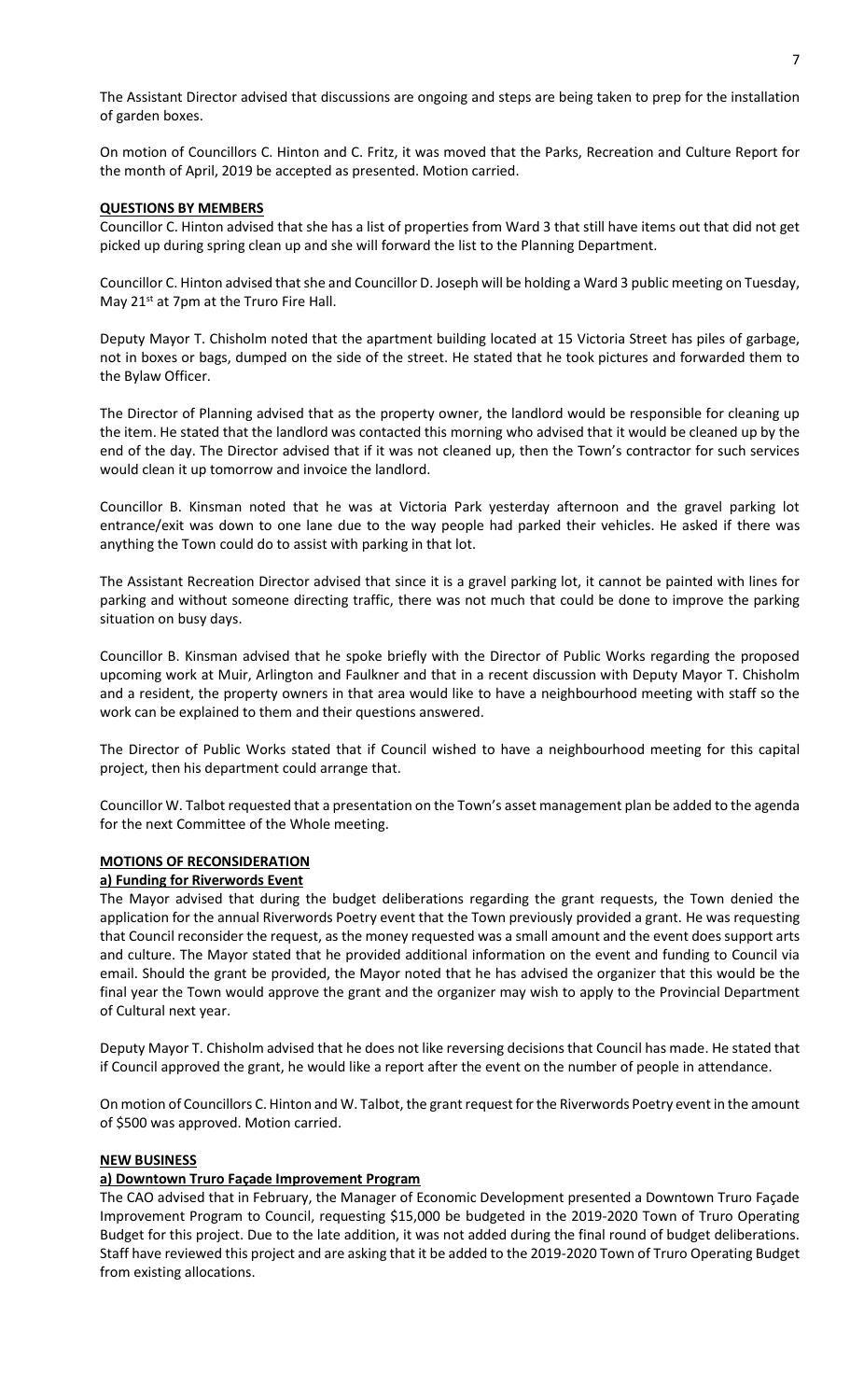On motion of Councillors B. Kinsman and W. Talbot, it was agreed that the Town will re-allocate \$15,000 from within the 2019-2020 Operating Budget, from the planned transfer to reserves, towards the Downtown Truro Façade Improvement Program. Motion carried.

# **b) Amendments to Purchasing Policy**

The CAO advised that the Purchasing Officer was requesting amendments to the Town's Purchasing Policy. The proposed amendment would involve adding a section on the disposal of surplus assets.

On motion of Councillor W. Talbot and Deputy Mayor T. Chisholm, it was agreed that the Town of Truro's Purchasing Policy be amended to insert the proposed section on the disposal of surplus assets, as presented. Motion carried.

### **c) Changes to Art Acquisition**

Councillor C. Hinton, Chair of the Art Acquisition Committee, advised that the amount of money available for the winner of the yearly art acquisition has not been increased for many years and she would like Council to approve an increase to \$1,000. She was also recommending that the acquisition create two more categories for the 2020 year, one for children aged 6-12 with a \$100 prize and a youth category, ages 13-18, also with a \$100 prize.

It was agreed that the categories and the increase in the prize amount would be discussed at the Art Acquisition Committee and a recommendation would be brought to Council for addition to the Town budget for the next fiscal year.

The CAO requested, and Council agreed, that the Town's art collection would be distributed throughout the Town's building and departments to allow for more people to view the pieces.

## **d) Water Disconnections**

Councillor W. Talbot advised that he wished to bring this subject forward to Council for discussion. He believed it was unfair for a tenant who is fully paid on their rent every month to have their water disconnected by the Town for non-payment by the landlord.

The CAO advised that the property owner, in these cases the landlord, is who the Town collects water payments from and whether a tenant has paid their rent to their landlord is not information that the Town is concerned with. The Town is concerned with having the outstanding water bills paid. While the Town does not enjoy disconnecting anyone's water, a property owner is sent multiple requests to pay the overdue bill, as well as warnings of a water disconnection and the Town needs to have a way to ensure payment of the bill. If some tenants of a multiple unit apartment building are fully paid on rent, but other tenants in the building are not, the Town cannot turn off water for some and not the others. The CAO advised that the Town goes property to property putting up door hangers that advises the water will be disconnected and that that is the only way the Town can advise tenants of a building as the Town does not have contact information for tenants.

Councillor C. Hinton advised that under the Residential Tenancy Act, a tenant must always pay their rent and cannot withhold. It also states that a landlord is not allowed to turn off or remove a service that has been provided to the tenant.

#### **e) RECC Project Fund**

The CAO advised that the General Manager for the Rath Eastlink Centre presented to the Joint Council meeting on March 27<sup>th</sup> where he outlined the RECC's proposed capital plan to develop skyboxes to increase seating capacity and multi-purpose space in the facility. During his presentation, the General Manager outlined how the increase in use and membership is placing stain on the facility. He also outlined the advantages of developing this type of space for hosting world class events like the IIHF Women's World Hockey Championship. The project should provide a return on investment of 3-5 years.

The project has been tendered and awarded by the RECC Board of Directors to a local company pending approval by the Town and County to proceed with modifications to the building as well as their respective portions of the required project funding. The project will be funded through ACOA, the Province of Nova Scotia, the RECC capital reserve and if agreed, the two municipalities. The apportionment of funding was provided to Council for their review. The Town and County are being asked to provide \$50,000 each for a total of \$100,000 with the balance of the funding coming from the other partners.

On motion of Councillors W. Talbot and C. Fritz, the Town approved the proposed modifications to the Rath Eastlink Community Centre and agreed to provide \$50,000 to meet its share of the overall funding requirement, subject to the same approvals being granted by the Municipality of the County of Colchester. Motion carried.

#### **f) Proposed Cross Connection Control Program**

The CAO advised that under the Nova Scotia Environment Act, and as part of the terms and conditions of the Approval to Operate for the Lepper Brook Water Treatment Plant, a cross connection control program must be developed and implemented to protect the Municipal Public Drinking Water Supply. In simple terms, the cross